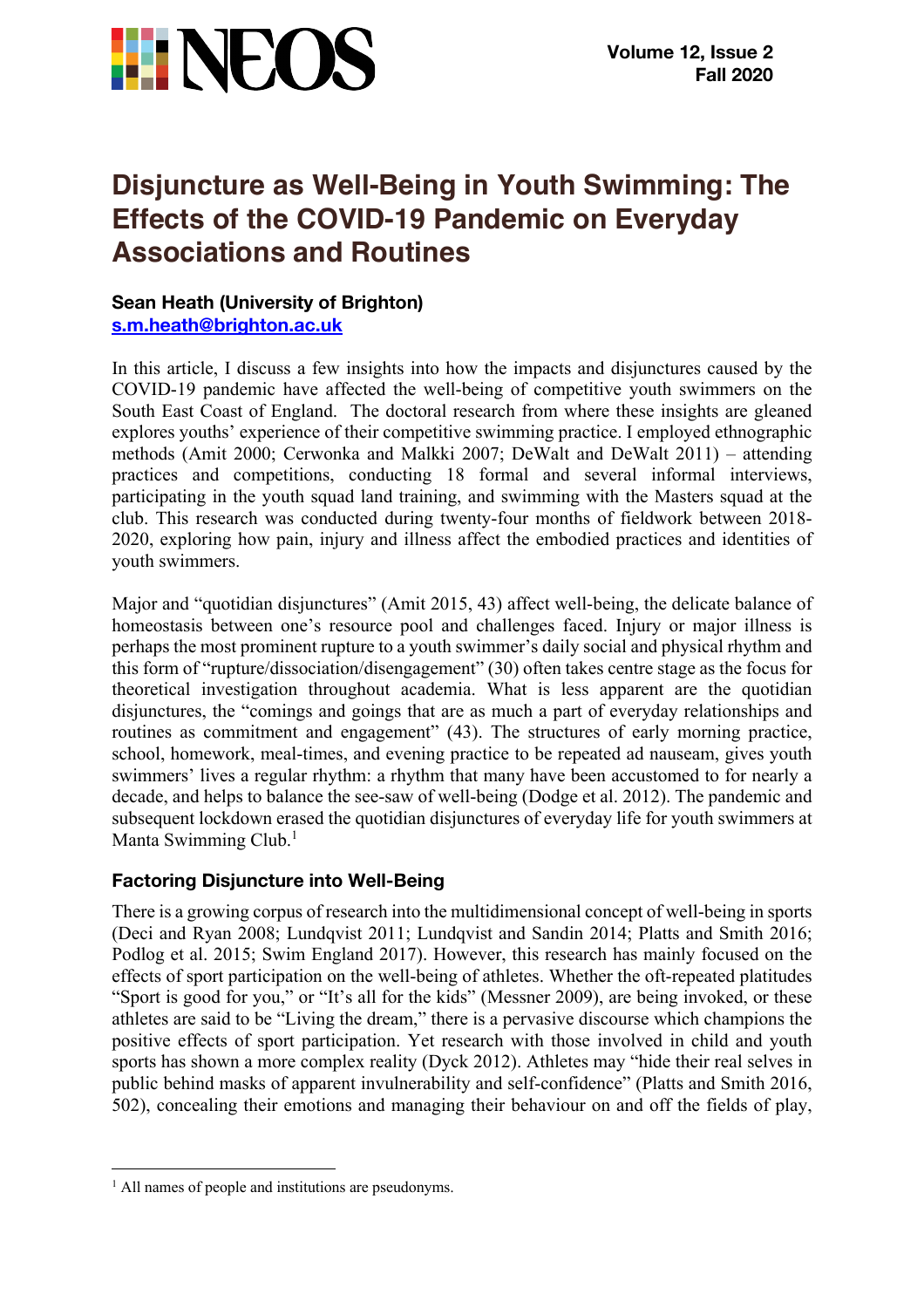which helps perpetuate the myth of what Carl Rogers (1961, 186) would have termed "the good life."

This is not to say that youth athletes do not enjoy their craft, for there are positive well-being benefits of sport participation which include social camaraderie, peer support, and bodily movement. My point is to destabilize the notion that it is *only* participation in sport which contributes to well-being and that disjuncture is inevitably negative. There may be unrealized possibilities in the disruption and ruptures, even in the most "thoroughly severe and unyielding set of institutional arrangements" (Amit 2015, 36), which the COVID-19 pandemic has uncovered.

# **Lacking Structure and Immersion**

Those 25 hours per week in-water training were abruptly dissolved March  $20<sup>th</sup>$ , 2020 for my informants. This newfound inherent lack of structure in lockdown where school, sport, and physically present sociation were suspended undercut the foundations of youth swimmers' lifeworlds (Jackson 2017), throwing their well-being resources out of balance. During a squad video call, what became a weekly affair during the lockdown, I noticed the sullen faces of the youth in front of their screens were in stark contrast to their usual exuberant behaviour poolside. A few of the girls expressed how they missed the breaks between classes, recess, and lunch; the chance to disengage from one activity and move on to the next, the chance to spend a few minutes speaking and interacting with peers. Making the shift to working and training at home proved difficult for some. Yvette, 13-years-old, insisted there were "Too many distractions," and 15-year-old Yara plainly stated that she "Just can't do the [swimming and scholastic] work at home." Yet for others the "break" from routine was welcomed as a "grasped opportunity" to take up activities such as cycling, skateboarding, or, in 18-year-old Theo's case, as a way to transition out of the competitive squad cycle, to leave and go traveling.

Part of the appeal of the structured regimented life of the swimmer is the turnover of disjuncture, from spending time with one peer group to socializing and training with another. The effects of COVID-19, including the months where youth were experiencing a stark absence of immersion and lack of in-the-flesh sociality, destabilized their well-being. Physical, social, and psychological resources with which youth swimmers face their daily challenges were thrown out of balance, tipping the well-being see-saw to a point where youths' challenges become overbearing. Just as high training loads for youth athletes can be detrimental to their well-being (Merglen et al. 2014), no training load, and no quotidian disjunctures, may also be detrimental. Theorizing sociality and well-being through the lens of disjuncture allows a more holistic exploration of youths' lifeworlds as we can explore how the capacity to leave, or have breaks, is as important as continuity in social affiliations and interactions.

# **Conclusions**

With competitions cancelled for an entire year at the County, Regional, and National level in the UK, clubs, coaches, and swimmers have been given the chance to put a pause on the competitive cycle juggernaut. Still, many clubs will attempt to get back to "full" training as quickly as possible and youth will be and are concerned with regaining the requisite aerobic capacity and strength in the water, getting back to "swimming fit." As Nancy, eighteen, notes about this disjuncture, "After any time out now, mentally it is hard. Cause you are just slower, and you know you are slower, and you can't make times. And that is so frustrating, and you just want to be like 'Oh, what's the point." Yet there is the opportunity to re-evaluate and recentre the imposition of adult values on youth swimming practices (Lee 2004; Whitehead, Telfer, and Lambert 2013). Disjuncture may be desired rather than feared by youth swimmers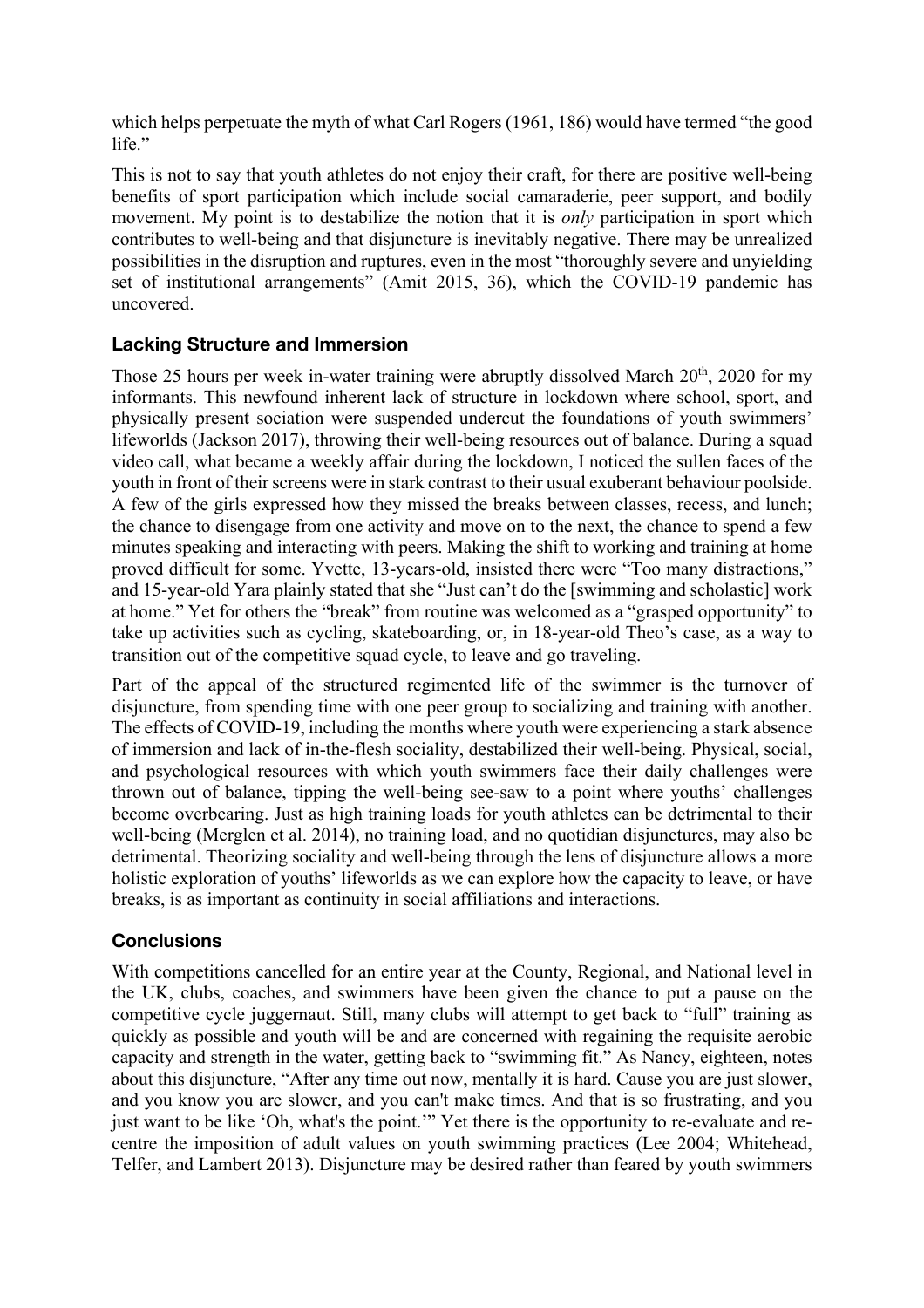looking to change schools, clubs, squads, or go on training camps, as they test out "breaks" and more thorough ruptures to social relationships. Adults and coaches can further provide these opportunities, which are "personal, intimate endeavors" (Amit 2015, 43) for youth swimmers to rebalance their well-being. Youth can reconnect with how their bodies feel when moving through water and the joys of immersion and being surrounded by friends, all with the embodied knowledge of how to swim fast.

#### **References**

- Amit, Vered, ed. 2000. *Constructing the Field: Ethnographic Fieldwork in the Contemporary World*. London and New York: Routledge.
- Amit, Vered. 2015. "Disjuncture: The Creativity of, and Breaks in, Everyday Associations and Routines." In *Thinking Through Sociality: An Anthropological Interrogation of Key Concepts*, edited by Vered Amit, 21–46. New York and Oxford: Berghahn Books.
- Cerwonka, Allaine, and Lisa H. Malkki. 2007. *Improvising Theory: Process and Temporality in Ethnographic Fieldwork*. Chicago and London: University of Chicago Press.
- Deci, Edward L., and Richard M. Ryan. 2008. "Hedonia, Eudaimonia, and Well-Being: An Introduction." *Journal of Happiness Studies* 9 (1): 1–11.
- DeWalt, Kathleen Musante, and Billie R. DeWalt. 2011. *Participant Observation: A Guide for Fieldworkers*. 2nd ed. Plymouth, UK: AltaMira Press.
- Dodge, Rachel, Annette P. Daly, Jan Huyton, and Lalage D. Sanders. 2012. "The Challenge of Defining Wellbeing." *International Journal of Wellbeing* 2 (3): 222–35.
- Dyck, Noel. 2012. *Fields of Play: An Ethnography of Children's Sports*. North York, Ontario: University of Toronto Press.
- Jackson, Michael. 2017. *How Lifeworlds Work: Emotionality, Sociality and the Ambiguity of Being*. Chicago and London: University of Chicago Press.
- Lee, Martin. 2004. "Values in Physical Education and Sport: A Critical Review." *The British Journal of Teaching Physical Education* 35 (1): 6–10.
- Lundqvist, Carolina. 2011. "Well-Being in Competitive Sports—The Feel-Good Factor? A Review of Conceptual Considerations of Well-Being." *International Review of Sport and Exercise Psychology* 4 (2): 109–27.
- Lundqvist, Carolina, and Fredrik Sandin. 2014. "Well-Being in Elite Sport: Dimensions of Hedonic and Eudaimonic Well-Being among Elite Orienteers." *The Sport Psychologist* 28 (3): 245–54.